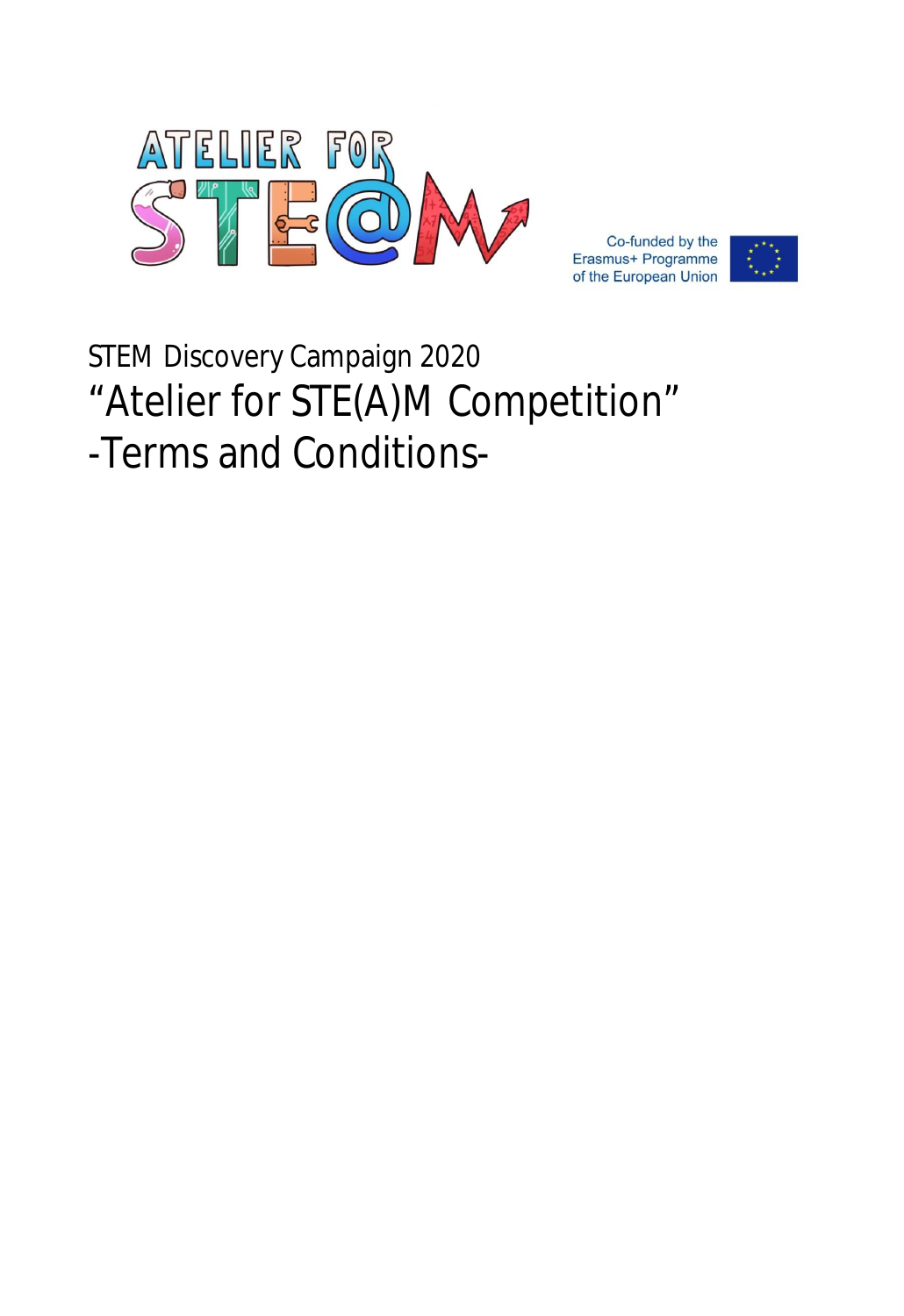## STEM Discovery Campaign 2020 "Atelier for STE(A)M Competition"

I. Competition Duration**:** The Competition will start on the 8 **th of January 2020 and end on the 30th of April 2020**at noon (11:59am Central European Summer Time (CEST)).

II. Eligibility: Open to all primary and secondary school teachers for primary/secondary school students working in countries of the European Union<sup>1</sup>or associated to the European Union<sup>2</sup>with a legal residence in one of these. **Participation in the Competition is subject to these Rules and "Atelier for STE(A)M" Erasmus+ project coordinator decisions**, which are final and binding in all respects and not subject to appeal.

III. To Enter: During the submission period of the competition indicated in section I, participants can submit their entries which:

- focus on the topic **"The color of Science"**

- have a STE(A)M vision, that is look for the relation between Art (or Humanities) with STEM topics.

- develop **21st Century skills;**

 $\overline{a}$ 

- make STEM learning **as exciting and engaging as possible;**
- allow **creativity and exploration;**

- motivate pupils to **plan, predict, test, problem-solve, analyse**, and **explore**, all while **developing career-readiness skills;**

- spark **creativity**, develop **critical thinking skills**, and ignite **career possibilities;**

- emphasise the **importance of STEM education and careers** 

**(1) To participate inthe competition:**

**Step 1: Design a scenario or lesson plan** by filling the template we provide in the annex 2.

**Step 2:** Apply your activity with your students, evaluating the design and explaining the main conclusions and tips for other teachers who want to use with their students too. Provide us with some pictures or videos to report how the application was.

**Step 3:** Send us the template, the conclusions, the evidences and all the material you want to include to the email address:  $\frac{\text{atelier@coleqropoveda.org}}{\text{perp}}$  before 30<sup>th</sup> April 2020. Don't forget to include your personal information (name, e-mail, school address, town, country)

Take into account that our topic is "The colours of Science" and we want to develop an integrated vision of the STEM subjects together with Art and Humanities approach (STEAM).

Some ideas could be the chemistry of pigments, the colours of light (fireworks, spectrum), Art and Natural pigments, the colours of food and health, the colours of art under different lights, the colours in paper, the colours of money, illusions with the colour, the colour of temperature, the colours of Nature and many more.

<sup>&</sup>lt;sup>1</sup>Austria, Belgium, Bulgaria, Croatia, Republic of Cyprus, Czech Republic, Denmark, Estonia, Finland, France, Germany, Greece, Hungary, Ireland, Italy, Latvia, Lithuania, Luxembourg, Malta, Netherlands, Poland, Portugal, Romania, Slovakia, Slovenia, Spain, Sweden and the UK.

 $^2$ Albania, Bosnia and Herzegovina, Faroe Islands, Republic of North Macedonia, Georgia, Iceland, Israel, Liechtenstein, Moldova, Montenegro, Norway, Serbia, Switzerland, Turkey and Ukraine.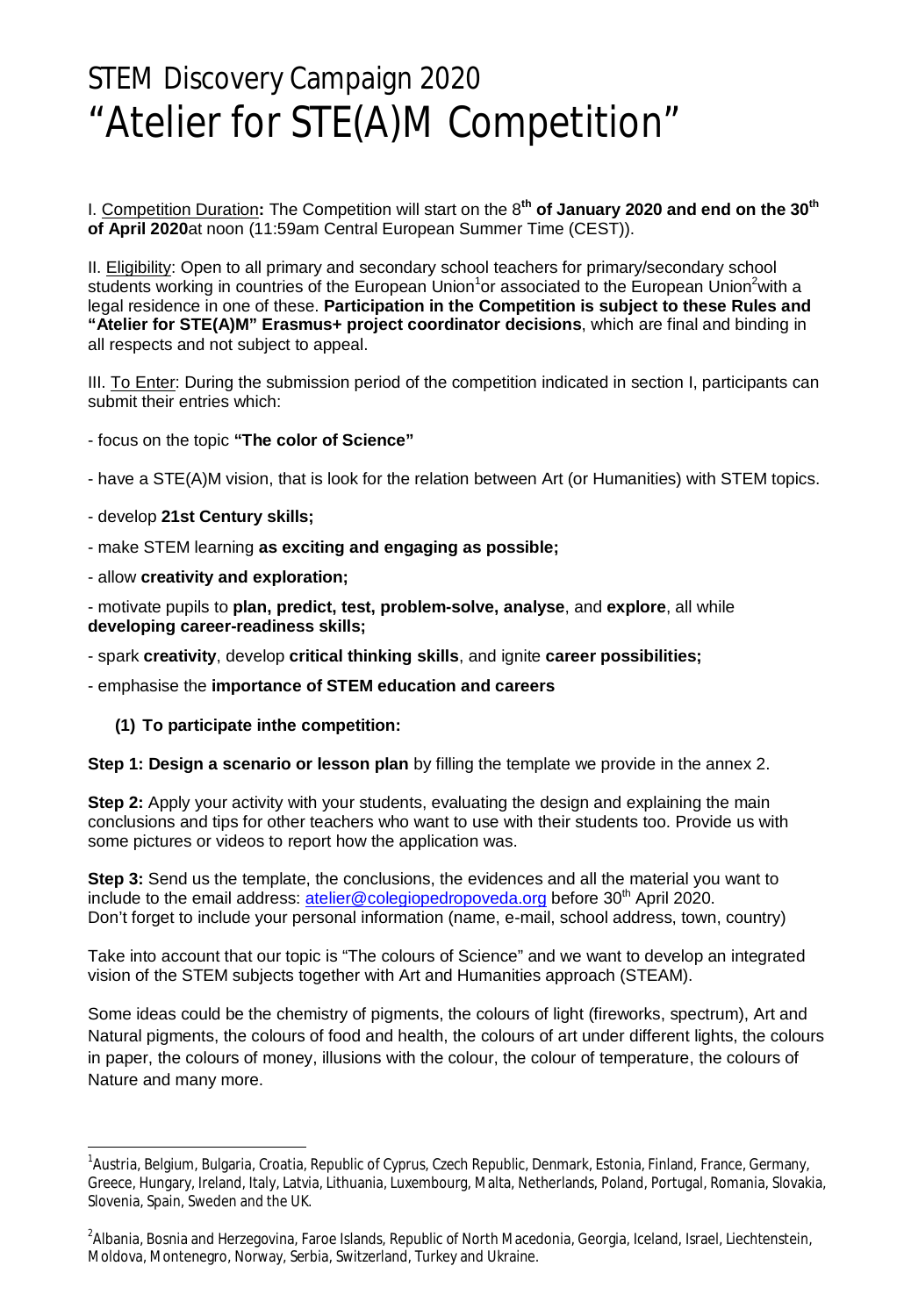If you organize activities related to the scenario or lesson plan as a kind of dissemination of it, you can also include some information about the activity and this information will be taken into account.

### **The language of the report should be English.**

**Please make sure that all links with relevant material are available for view and download until the end of the evaluation phase** (see more details in Annex 1. Copyrights and legal issues). Email address you provide in the submission and reporting form has to be valid.

IV. Entry Restrictions: There is a limit of two submissions for the competition by the same person.

DO NOT submit the same activity neither resource more than once. DO NOT use the same resource(s) to create several learning activities.

A given e-mail account may only be used by one person to participate in the competition. Any dispute as to identity any of the prize winners will be resolved by "Atelier for STEAM project" coordinators in its sole discretion.

V. Content Restrictions. Submitted content must comply with the following criteria:

(a) Content must be original and neither copied, as a whole or partly, nor rephrased from any other source;

(b) Content must be truthful;

(c) Content must not violate the rights of any third party;

(d) Content must not be inappropriate or unfit for publication (e.g., include nudity, obscenity or hate speech);

(e) If your submission shows faces, please be aware that you must be in possession of the **signed authorisation of all persons appearing in the videos and/or pictures**. In addition, for underage students you must get their legal guardians' agreement before using their images.

Please be aware that EUN will request signed authorizations for all persons appearing on your video/image submitted to the competition if the submission is selected to be published on the portal (short-listed and winners).

VI. Licence of the content: Entrant accepts that the submitted content follows a Creative Commons License of Attribution-ShareAlike 4.0 International (CC BY-SA 4.0). Details of this license can be found here: <https://creativecommons.org/licenses/by-sa/4.0/>

Please be aware that in order to use any copyrighted material – images, music, video – you need to be in possession of the permission of the author in written form. EUN reserves the right to request clarification on the copyrights of the materials submitted to the competition. Please read carefully full details in the **Annex 1. Copyrights and legal issues.** 

### VII. Selection of Winners:

At the end of the submission period "Atelier for STEAM" coordinators will select submissions as winners based on the following criteria:

- 1. Relevance to STEM topic and accuracy of the knowledge presented.
- 2. Pedagogical Value: Clear goals and objectives, motivation, presentation of resources, specific learning tasks, adaptability to individual needs will be taken into account during the evaluation process. Impact of the actions undertaken by teachers and students. Judges will be looking for evidence of successful knowledge transfer.
- 3. Relevance of the actions designed and implemented within the project. Contributions should demonstrate a clear link to the competition's requirements. Moreover, the jury will also consider if the actions undertaken are compatible with students' age group.
- 4. Originality of entries, pertinence, novelty, creativity and didactical approach, will all be taken into account during the evaluation process. All works should be creative, interesting, attractive and in any other way original.
- 5. Clarity of ideas and conclusions, explaining in a clear way, demonstrating a good understanding of the theme and conveying convincing implementation methods, solutions and messages.